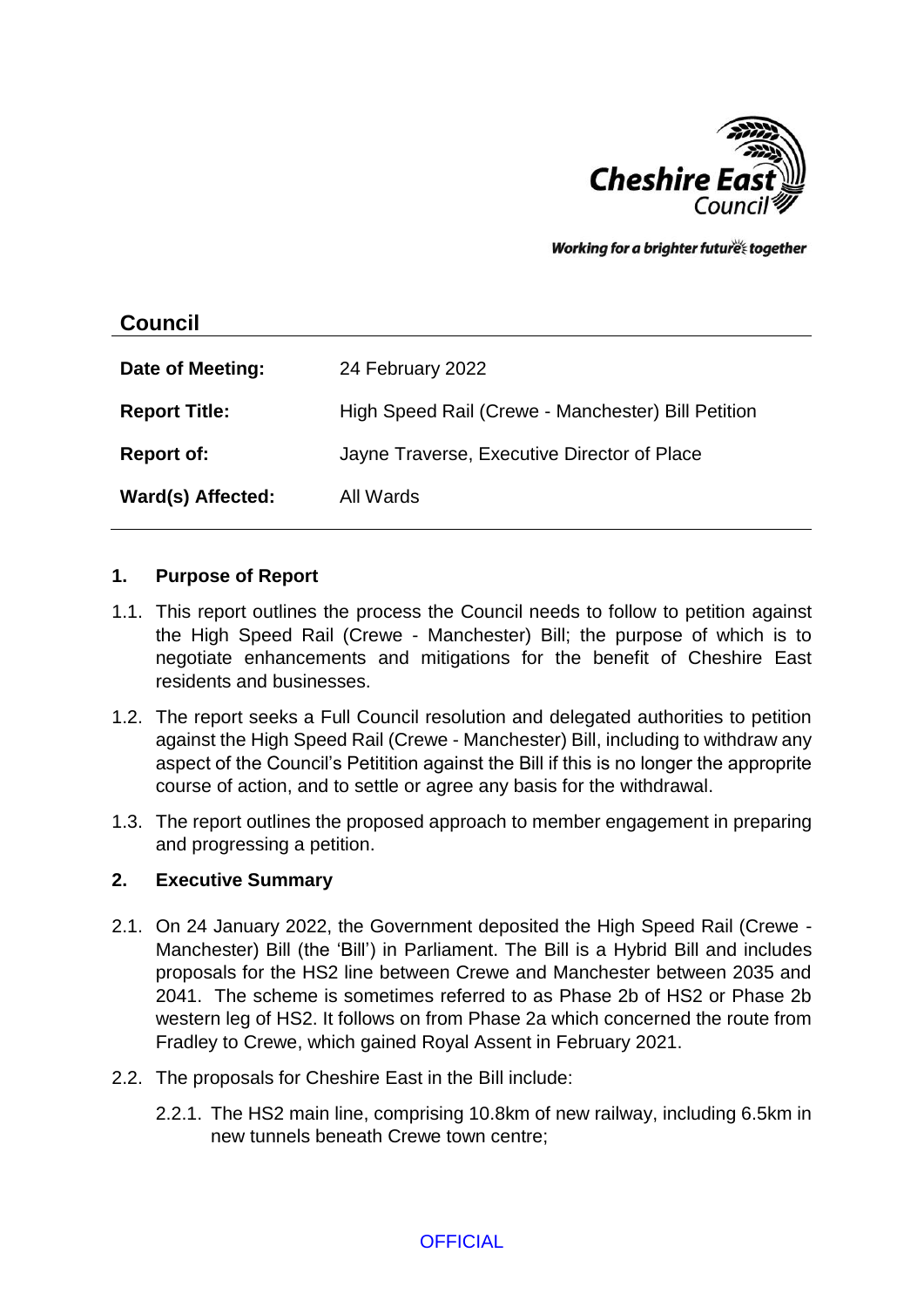- 2.2.2. Two tunnel portals, one to the south of A500 Shavington Bypass in Crewe, and one to the north of B5076 Bradfield Road, connecting the underground and overground sections of the new railway;
- 2.2.3. Two ventilation shafts at Cowley Way and Middlewich Street in Crewe, required to keep the tunnelled sections ventilated and provide access in an emergency;
- 2.2.4. A grade-separated railway junction at Crewe, linking the new HS2 railway to the West Coast Main Line, facilitating future Northern Powerhouse Rail ('NPR') connections and enabling high speed services to stop at Crewe (the Crewe North Connection);
- 2.2.5. The Crewe North Rolling Stock Depot, for the stabling and maintenance of the new HS2 trains (located in Cheshire West and Chester);
- 2.2.6. Passive provision for a connection between HS2 and a future NPR route between London and Liverpool, known as the NPR London to Liverpool junction. This will include the earthworks and civil engineering structures to be provided to support the London to Liverpool line to cross over the HS2 mainline and HS2 Spur near Hoo Green Lane. This would increase the height of infrastructure in this area by up to 15m;
- 2.2.7. Passive provision for a connection between HS2 and a future NPR route between Manchester and Liverpool known as the NPR Manchester to Liverpool junction; and
- 2.2.8. An infrastructure maintenance base-rail (IMB-R) at Ashley, which would be used to support the maintenance of the new HS2 railway and structures.
- 2.3. Whilst the Bill would provide the critical infrastructure to allow for the step-change in connectivity to 5/7 HS2 trains per hour calling at Crewe, to support the Crewe hub vision, it does not include the necessary investments at Crewe hub station to deliver this vision. Petitioning against the Bill provides the Council the opportunity to seek that Government review their plans for Crewe to enhance the benefits of the resultant Bill for Crewe and the Borough and ensure the station meets the requirement of a 21<sup>st</sup> Century transport hub.
- 2.4. The scheme and construction proposals presented in the Bill will have significant impacts on the environment and the ecology of Cheshire East and cause disruption to residents along the route. Petitioning against the Bill provides the final opportunity for the Council to influence the proposals to minimise these impacts or secure additional mitigation measures against them. However, petitioning does not provide an opportunity to oppose the merits of HS2 or the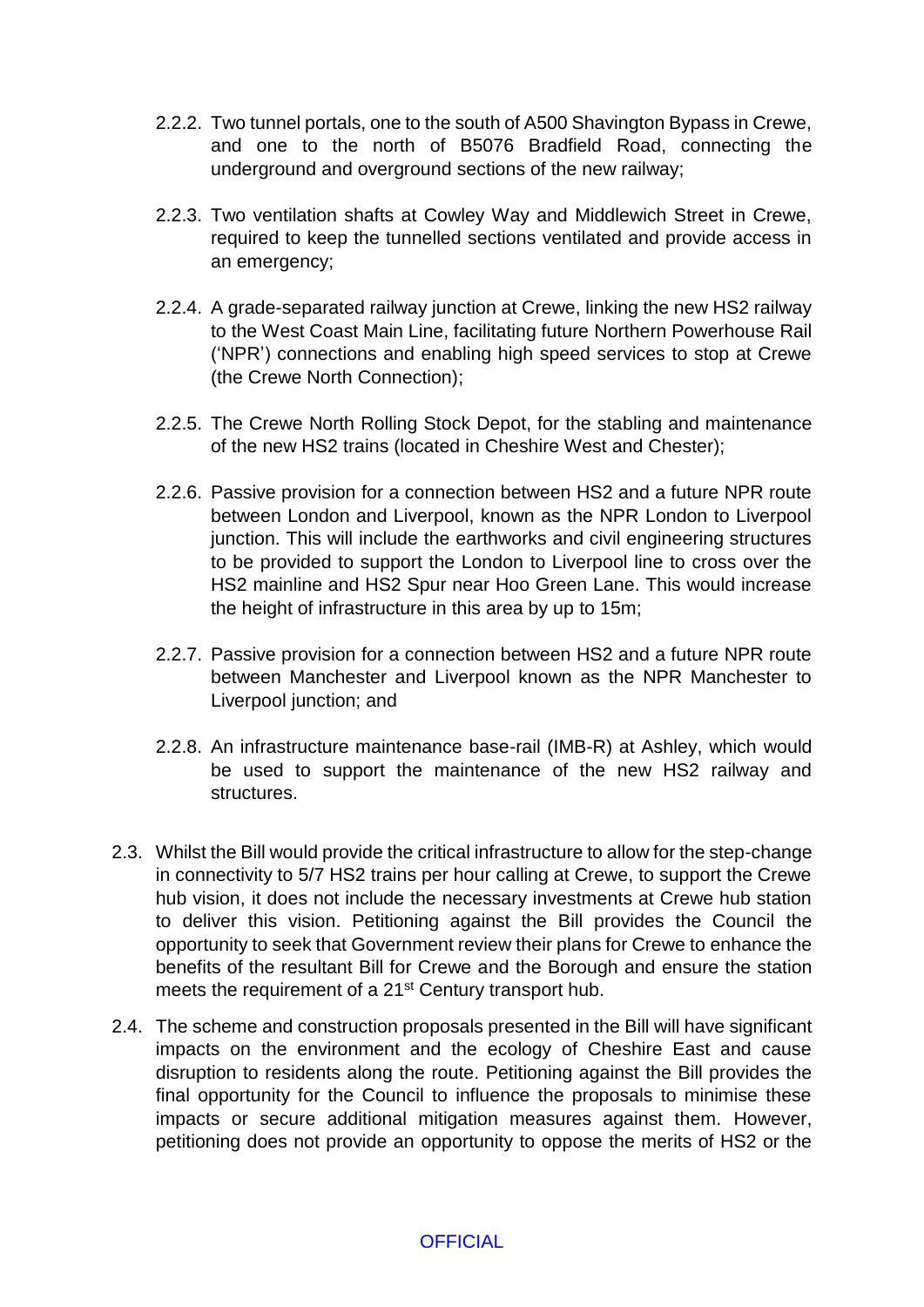principle of the scheme itself. (Broadly speaking, the principle of the scheme is that there will be a railway from Crewe to Manchester).

- 2.5. The Bill could have its second reading in late February 2022 with a 25 day petitioning period, commencing the following day. Any individual, group of individuals or organisations "directly and specially affected" by the Bill has the right to petition against it. Examples of objections raised are those relating to:
	- 2.5.1. route alignment;
	- 2.5.2. noise impacts and how they can be reduced and mitigated;
	- 2.5.3. traffic issues including access to and from construction sites, how spoil is disposed of and whether better alternative sites in the locality exist;
	- 2.5.4. the impact of changes to the road network, footpaths and bridleways;
	- 2.5.5. measures to protect or preserve wildlife, flora and fauna;
	- 2.5.6. impact on development opportunities.
- 2.6. Petitioning provides the opportunity for the Council to formally raise its concerns regarding proposals within the Bill and the methodology to deliver them, before the House of Commons Select Committee. If a petition is not deposited, the Council will not be able to present its case to the Select Committee.
- 2.7. There will be a further opportunity to petition against any future Additional Provisions to the Bill and to petition the Bill in the House of Lords in due course.
- 2.8. An Additional Provision is essentially a "mini-Bill" and the process for promoting one is largely the same as for the promotion of the current Bill. If the Council is concerned about any Additional Provision, it will be possible for the Council to petition against it in due course.
- 2.9. Without petitioning against the Bill, the Council would have negligible opportunity to influence the proposals further for Crewe or seek additional mitigations against the impacts of delivery and operation of the scheme, before they become an Act of Parliament.
- 2.10.A Full Council resolution for Cheshire East is required for the Council to petition against the Bill and future Additional Provisions during the relevant petitioning periods in the House of Commons and the House of Lords in relation to those aspects of the Bill that prejudice Cheshire East Council.
- 2.11.On 10 February 2022, Corporate Policy Committee recommended that a resolution from Full Council is sought to petition against the Bill.

#### **3. Recommendations**

- 3.1. Notwithstanding the Council's:
	- 3.1.1 support for the principle of the Bill, it is resolved  $-$ ;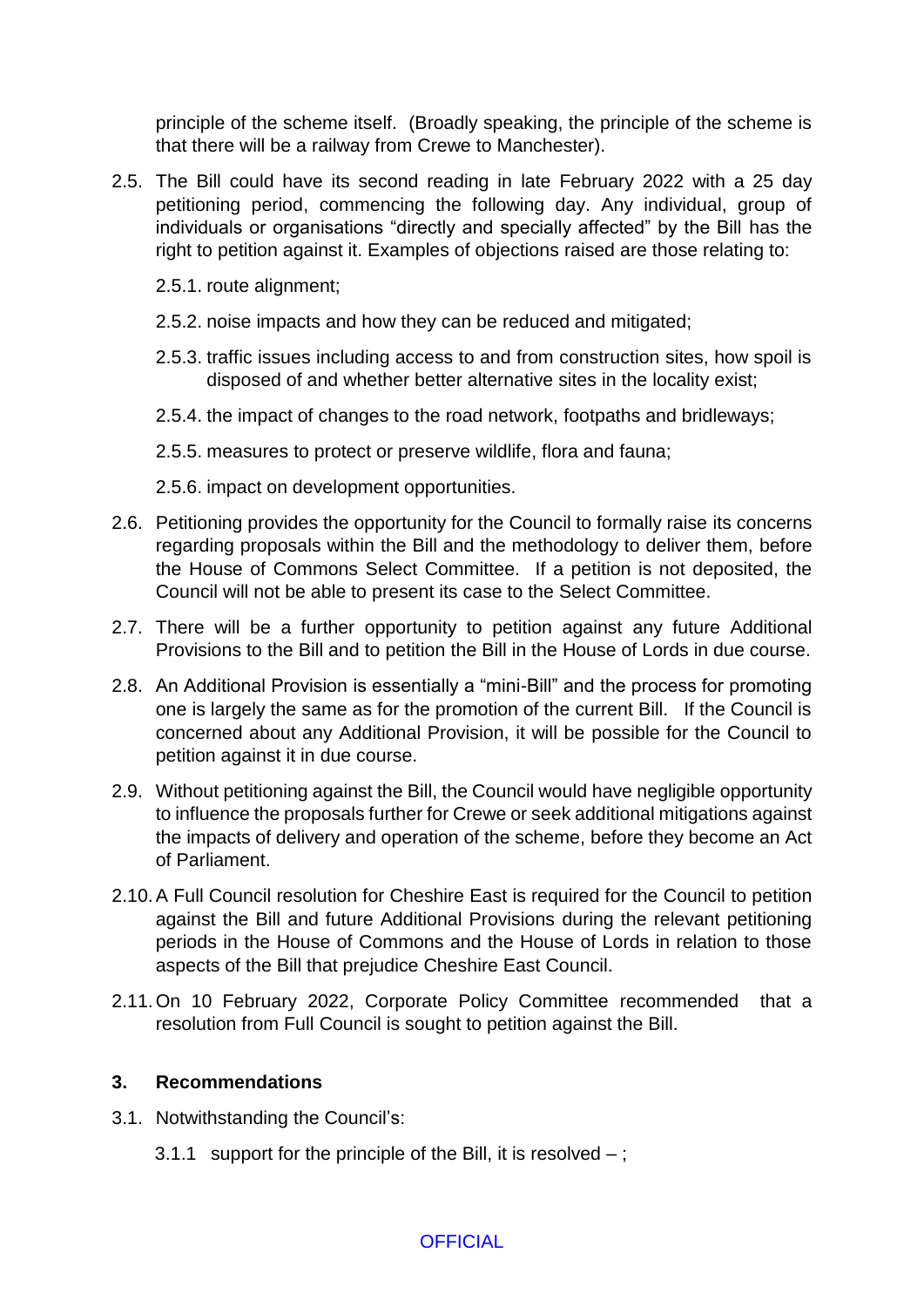- 3.1.2 That Cheshire East Council is satisfied that it is expedient to oppose the High Speed Rail (Crewe – Manchester) Bill introduced in the 2021-22 session of Parliament and to seek, amongst other things,
- 3.1.2.1 enhancements to the scheme proposals to maximise the benefits of the Crewe hub; and
- 3.1.2.2 improved mitigation and compensation against the negative impacts of the scheme on the local environment and to residents.
	- 3.1.3 Delegate the authority to the Executive Director of Place, in consultation with the Chair of the Corporate Policy Committee and Chair of the Highways and Transport Committee, to take all necessary and expedient steps to give effect to the resolution above.
	- 3.1.4 Delegate to the Director of Governance and Compliance the authority to seal any necessary documents and confirm that Sharpe Pritchard LLP (Parliamentary Agents) be authorised to deposit and, if necessary, sign the Petition of the Council against the Bill.
	- 3.1.5 Delegate the authority to the Executive Director of Place, in consultation with the Chair of the Corporate Policy Committee and the Chair of the Highways and Transport Committee, to withdraw any aspect of the Council's Petitition against the Bill if this is no longer the approprite course of action, and to settle or agree any basis for the withdrawal.
	- 3.1.6 Note the member engagement in the preparation and progress of the Bill as outlined in Section 7.

#### **4 Reasons for Recommendations**

- **4.1** Cheshire East has been an advocate of HS2 in recognition of the wider economic and regeneration potential that it can unlock. This support remains conditional on the following assumptions:
	- 4.1.1 That an enhanced hub station is delivered, capable of serving 7 HS2 stopping trains per hour with direct HS2 connectivity to Manchester, Birmingham and London; and
	- 4.1.2 The appropriate levels of mitigation and compensation are secured for Cheshire East.
- **4.2** The Bill, as deposited, and the supporting information released alongside the Bill, including the Environmental Statement, will enable the Council to assess the proposals against the position in 4.1 and outline any areas where it feels it doesn't meet either or both of the conditions in 4.1.1 and 4.1.2.
- **4.3** The Council has the opportunity to influence the proposals and mitigation measures by petitioning against the Bill. The petitioning process is the final opportunity to influence the proposals before the Bill becomes an Act of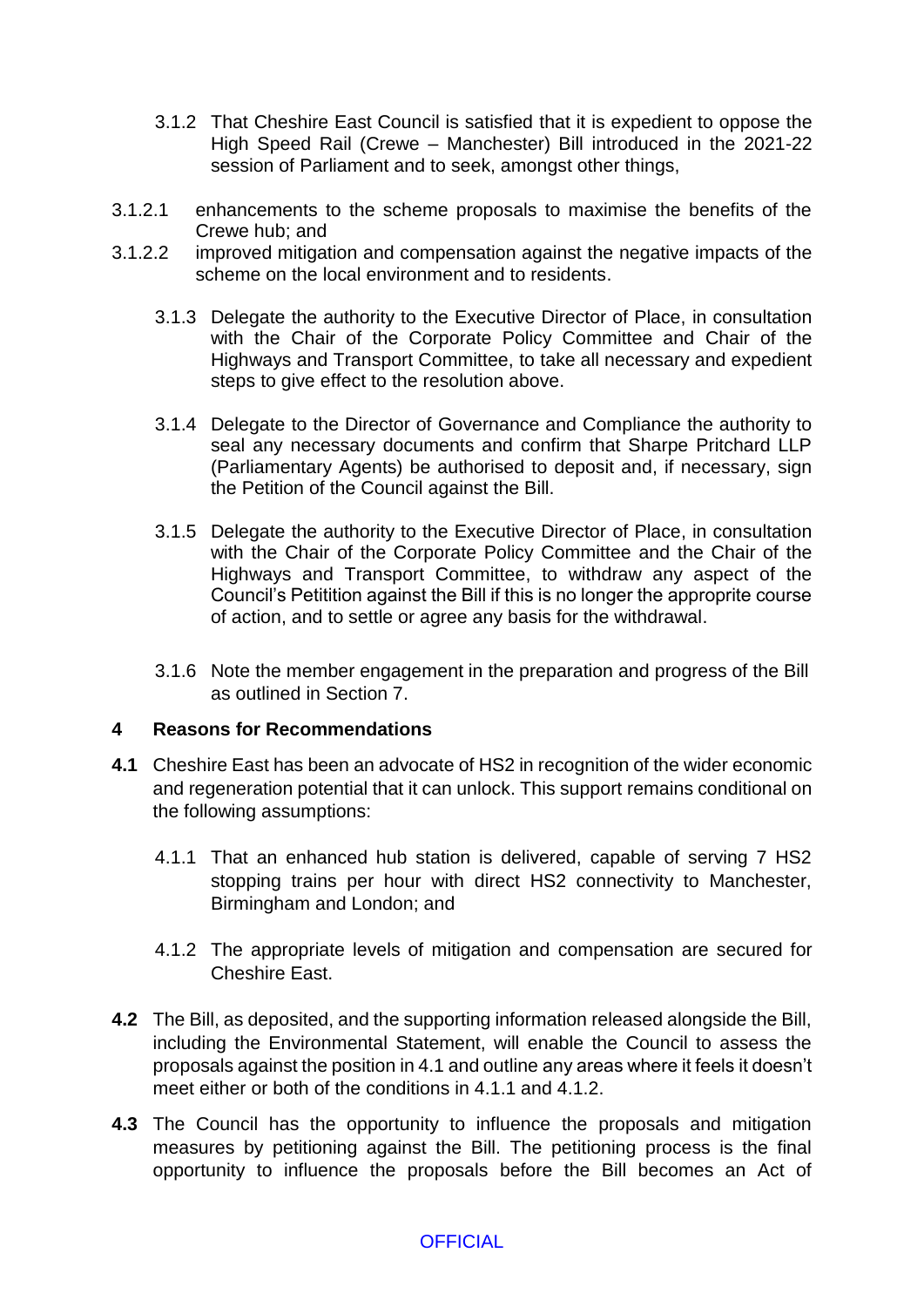Parliament. The petitioning process ultimately results in a hearing at Select Committee.

- **4.4** It is not unusual for an organistion such as a local authority which, in principle, supports a Bill to petition against it in order to seek (for instance) better mitigation for its area. This happened during the promotion of the Phase 1 and Phase 2a Bills and resulted, in some cases, in changes to the proposals in line with the local authory's petitioning position.
- **4.5** The Council petitioned against the HS2 Phase 2a Bill and, as a result, secured a number of assurances. This included a £700,000 Landscape and Environment Enhancement Fund to provide additional environmental and ecological mitigations in and around the line of route. This Fund was increased to £850,000 following the petition of Cheshire Wildlife Trust.
- **4.6** The Council's petition will be informed by the strategic concerns within the Bill. The Council understands that there will be a number of local issues across the line of route. Officers will engage with town and parish councils directly impacted by the scheme, to understand the local concerns and offer guidance on how to petition in their own right. These issues and concerns will be fed into the Petition Reference Group as outlined in Section 7. This process will also ensure the Council fully understands the local issues and can agree which asks will be pursued by the Cheshire East Council and which by the local parish and town councils.
- **4.7** Officers will engage with ward members to explain the petitioning process and gain an understanding of local concerns. These issues and concerns will be fed into the Petition Reference Group as outlined in Section 7. The Petition reference group will act as a sounding board in the preparation and progression of the Council's petition in line with the Council's overall strategic position with regards to the scheme.
- **4.8** It is recommended to authorise the Executive Director of Place, in consultation with the Chair of the Corporate Policy Committee and Chair of the Highways and Transport Committee, to take all steps necessary to present the Council's case to the select committee or, in the alternative, to negotiate and agree appropriate Assurances and / or Undertakings on behalf of the Council on the best terms available. (Assurances and Undertakings are discussed further at paragraph 6.19).
- **4.9** Whilst the Council will seek through the Petition Reference Group to develop as much of the negotiating position in advance, experience tells us that further delegation will be required to complete the negotiations.
- **4.10** In November 2017, the Council appointed Sharpe Pritchard, a firm of recognised Parliamentary Agents, following a procurement process, to provide specialist advice and support in relation to the Council's options and position with regards to petitioning against the Phase 2a Bill and Phase 2b Bill. The Council is working closely with these agents and it was concluded that the most appropriate approach was for the Council to petition against the Bill.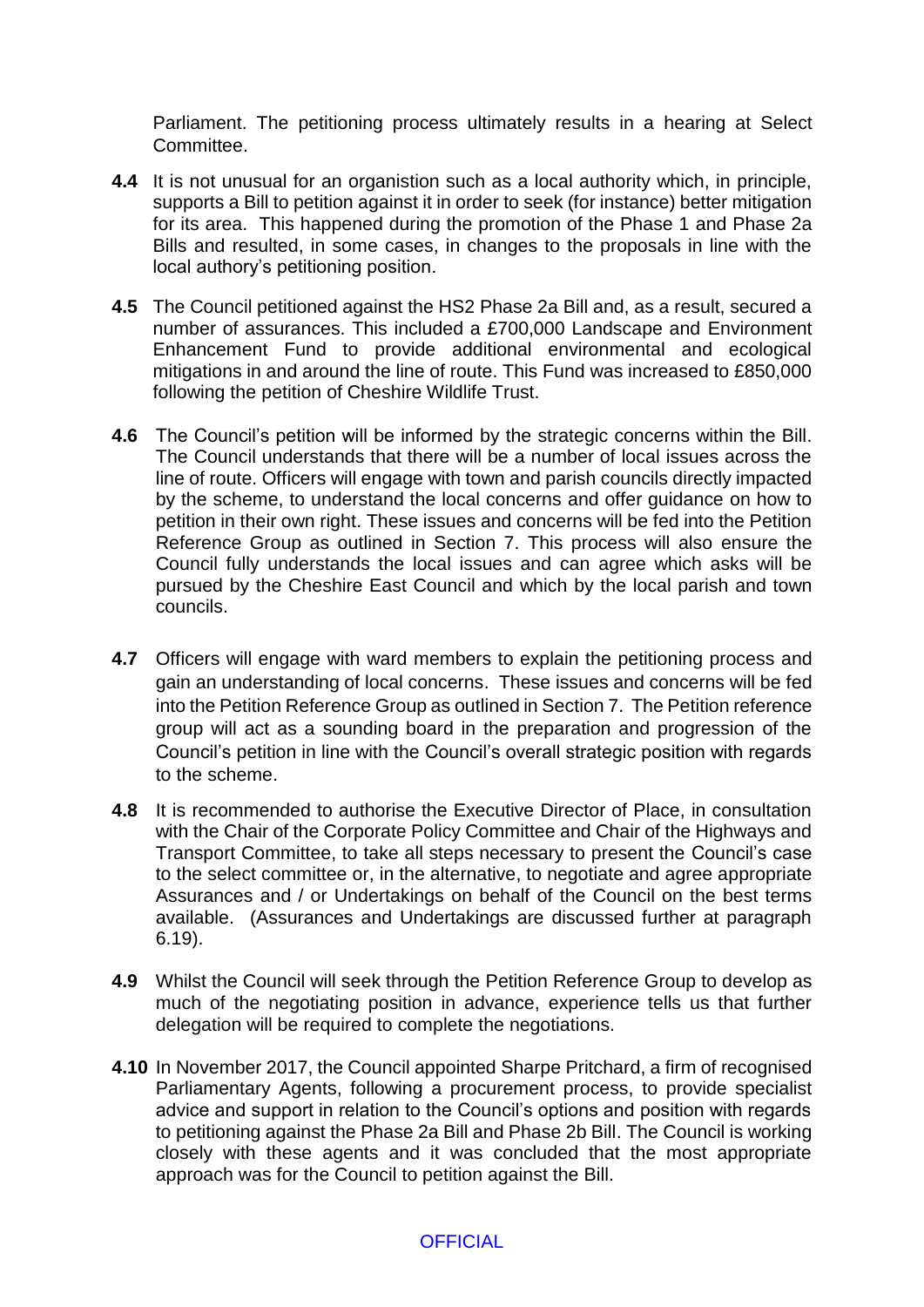- **4.11** The Council recognises the implications of petitioning on Council resources and the input that is required from services across the Council. The delivery of the petition will be managed within existing Council resources, and supplemented by external consultancy support, where needed which will be funded through the HS2 revenue budget. The Project team will work closely with the Council's legal team on all aspects of the petitioning process in line with the delegations within this report.
- **4.12** An additional role will be required to manage the engagement with members and town and parish councils as outlined in Section 7. This role will be required throughout the petitioning process, including when petitioning against any future Additional Provisions and within the House of Lords if required. This role can be funded from the existing HS2 budget.

## **5 Other Options Considered**

- **5.1** The opportunities that the arrival of HS2 could deliver for the Borough and subregion are significant. However these are predicated on securing the right level of HS2 train service patterns at Crewe and an enhanced Crewe hub station.
- **5.2** The Bill's proposals for a Crewe North Connection would allow for 5/7 HS2 stopping trains per hour at Crewe station and support significant economic growth across the Borough. The petitioning process allows the Council the chance to seek additional enhancements to the Crewe hub proposals to support the local and regional HS2 regeneration and growth plans.
- **5.3** However, delivery of the scheme would see impacts to the Borough's landscape,environment and ecology along the line of route and cause disruption to residents for several years as it is constructed.
- **5.4** By petitioning against the Bill the Council is in a stronger position to negotiate with Government for changes to the proposals, and to secure enhanced mitigation, to minimise the impacts to Chehsire East residents and businesses both during construction, and when the scheme is open.
- **5.5** The only other option is to not petition. Without petitioning against the Bill it could be considered that that the Council is satisfied with the current proposals and the Council's further influence on the scheme would be neglible.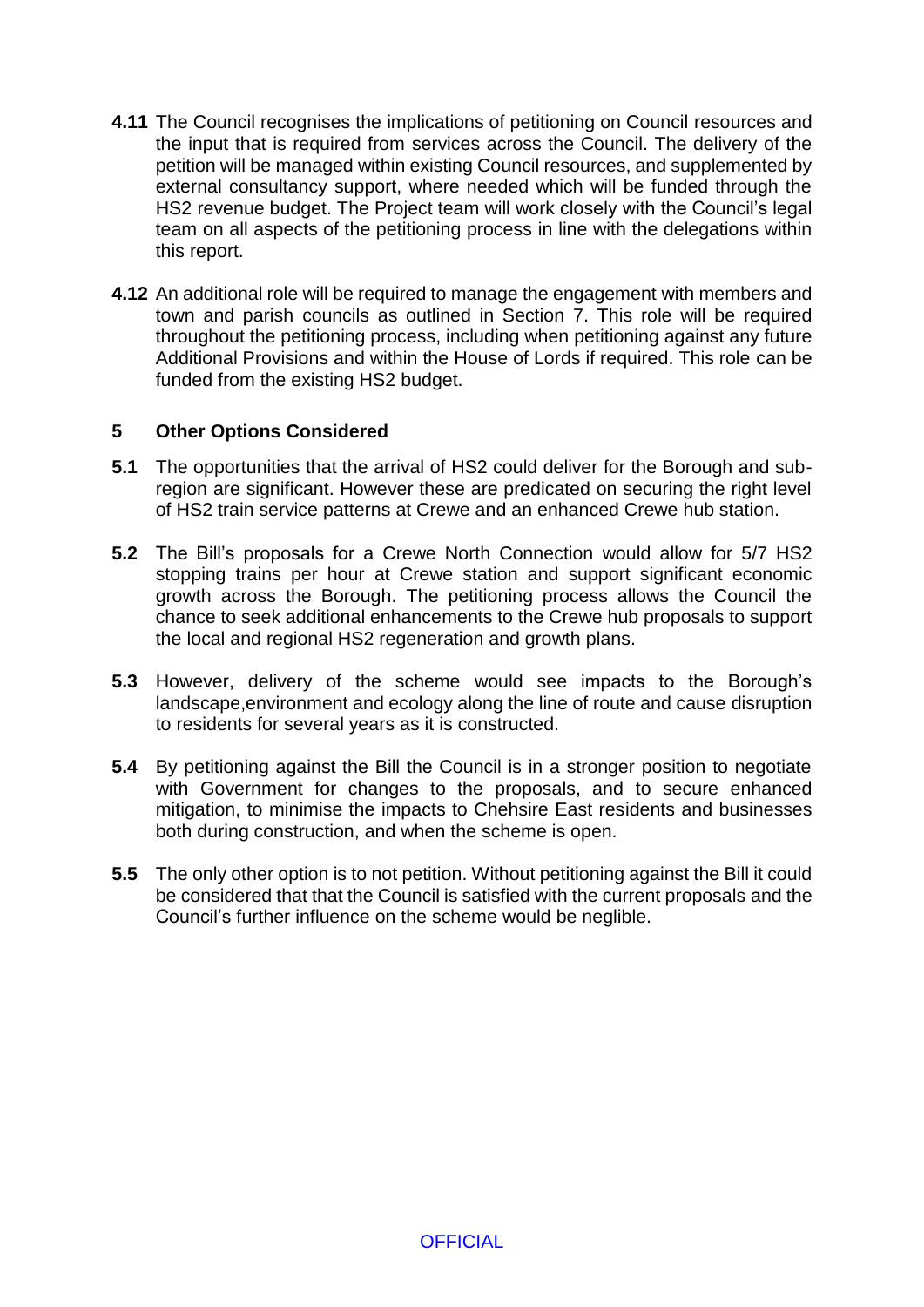| <b>Option</b>                                                 | <b>Impact</b>                                                                                                                          | <b>Risk</b>                                                                                                                                                                                                                                                                    |
|---------------------------------------------------------------|----------------------------------------------------------------------------------------------------------------------------------------|--------------------------------------------------------------------------------------------------------------------------------------------------------------------------------------------------------------------------------------------------------------------------------|
| Do nothing $-$ the<br>Council doesn't<br>resolve to petition. | The Council cannot<br>submit a petition against<br>the Bill and lose their<br>opportunity to appear<br>before the Select<br>Committee. | The Council would not<br>be able to influence the<br>scheme and would be<br>forced to accept the<br>proposals and<br>mitigation measures as<br>they are presented in<br>the Bill. These are<br>likely to be below the<br>standards expected by<br>residents and<br>businesses. |

#### **6. Background**

#### **Scheme Development**

- **6.1** The then Secretary of State for Transport, the Rt Hon Patrick McLoughlin MP, announced the initial preferred line of route and station options for Government's proposed new high speed rail line (HS2) in January 2013 and the first round of public consultation ran until the end of January 2014.
- **6.2** The scheme was divided into two principal sections; Phase 1 between London and Birmingham; and Phase 2 between Birmingham and Manchester and Birmingham and Leeds.
- **6.3** In November 2015 the Secretary of State made the decision on the final preferred option for the Line of Route. This included splitting Phase 2 into two sections; Phase 2a between Fradley and Crewe; and Phase 2b between Crewe and Manchester (known as the western leg) and between Birmingham and Leeds (known as the eastern leg).
- **6.4** Phase 2a was accelerated ahead of Phase 2b and a Hybrid Bill for Phase 2a was deposited in September 2017. The Bill gained Royal Assent in February 2021 and is now an Act of Parliament.
- **6.5** In October 2018, Government consulted on a Working Draft Environmental Statement (WDES) and a Working Draft Equality Impact Assessment Report (EIA) for HS2 Phase 2b. This provided a brief outline of their proposals for the scheme and its impacts.
- **6.6** In June 2019, Government launched a Phase 2b Design Refinements Consultation which consulted on several proposed changes to the scheme. These changes included proposals for a temporary construction railhead and permanent maintenance facility near Ashley and passive provision for two NPR junctions (known as touchpoints) near High Legh.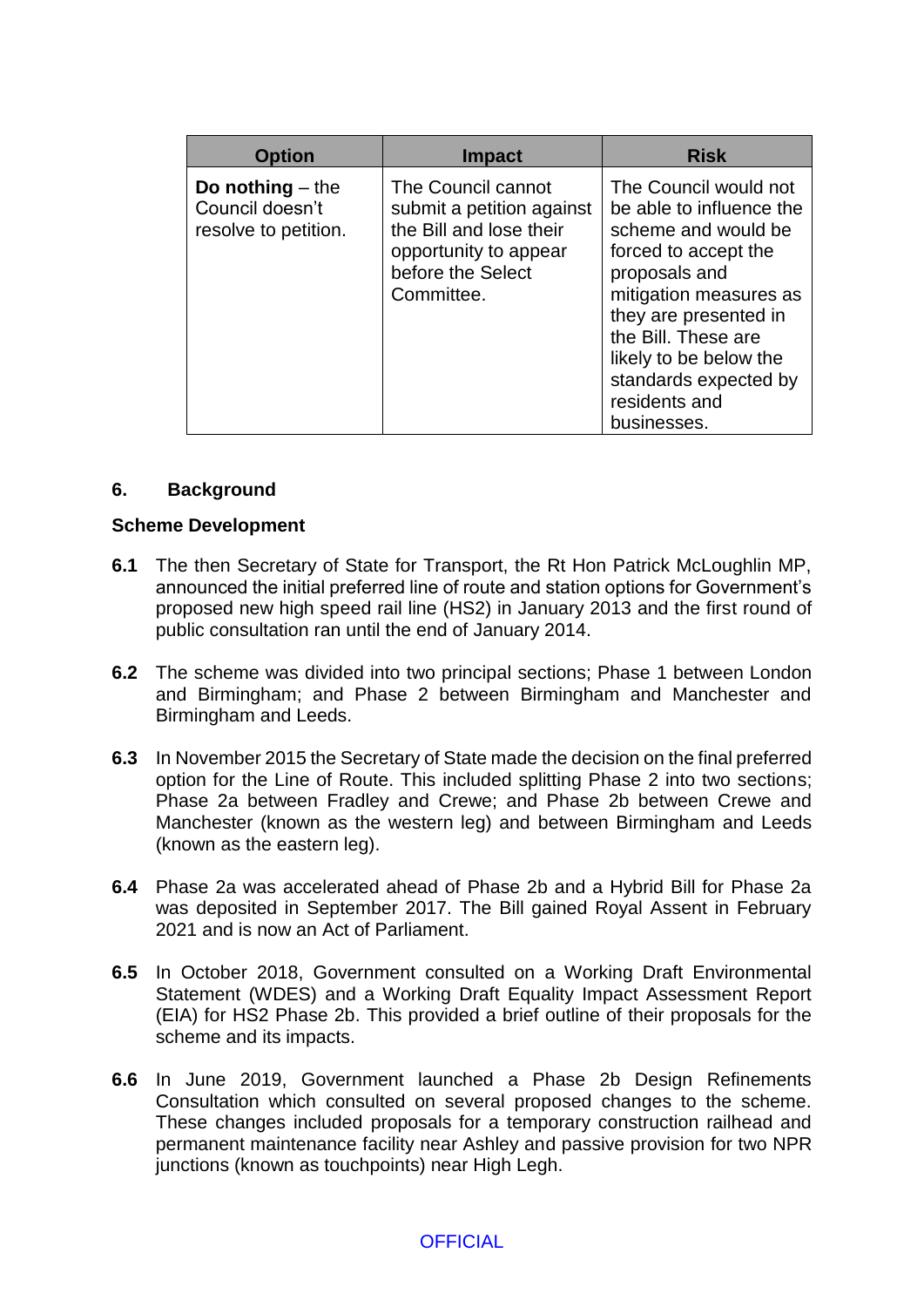- **6.7** In October 2020, Government launched a Phase 2b Western Leg Design Refinements Consultation which consulted on further proposed changes to the scheme. These included proposals for a Crewe Northern Connection to enable HS2 services to return to the High Speed network north of Crewe. This consulatation also sought views on proposed changes to the design of Crewe North Rolling Stock Depot.
- **6.8** On 24 January 2022, the Bill was deposited in Parliament. The Bill includes proposals for the line of route between Crewe and Manchester.
- **6.9** The second reading of the Bill is due to take place in the forthcoming months and possibly as soon as late February 2022. Unless an alternative timetable is set by Government the second reading will trigger a 25 day petitioning period commencing the day after the second reading in Parliament. Therefore, petitions may need to be submitted by as early as March 2022.

#### **Hybrid Bill Process**

- **6.10** A Hybrid Bill is a set of proposals for introducing new laws, or changing existing ones. Hybrid Bills are quite rare. They are generally used to secure powers to construct and operate major infrastructure projects of national importance. Hybrid Bills were used for the Channel Tunnel, Crossrail and HS2 Phases 1 and 2a.
- **6.11** Hybrid Bills are able to address both public and private matters. Unlike public Bills, which propose legislation that affects everyone equally, and Private Bills, which change the law in a way that affects some individuals in a different way from others, a hybrid Bill addresses both matters within a single Bill.
- **6.12** A Hybrid Bill will pass through both Houses of Parliament before receiving Royal Assent to become an Act of Parliament. For HS2, the Act of Parliament will grant Government planning permission to build the HS2 network and also give it powers to:
	- 6.12.1 operate and maintain HS2 and its associated works;
	- 6.12.2 compulsorily acquire interests in the land required;
	- 6.12.3 affect or change rights of way, including stopping up or diverting highways and waterways (permanently or temporarily);
	- 6.12.4 modify infrastructure belonging to other organisations (like utility companies);
	- 6.12.5 carry out work on listed buildings and demolish buildings in Conservation Areas; and
	- 6.12.6 carry out protective works to buildings and third-party infrastructure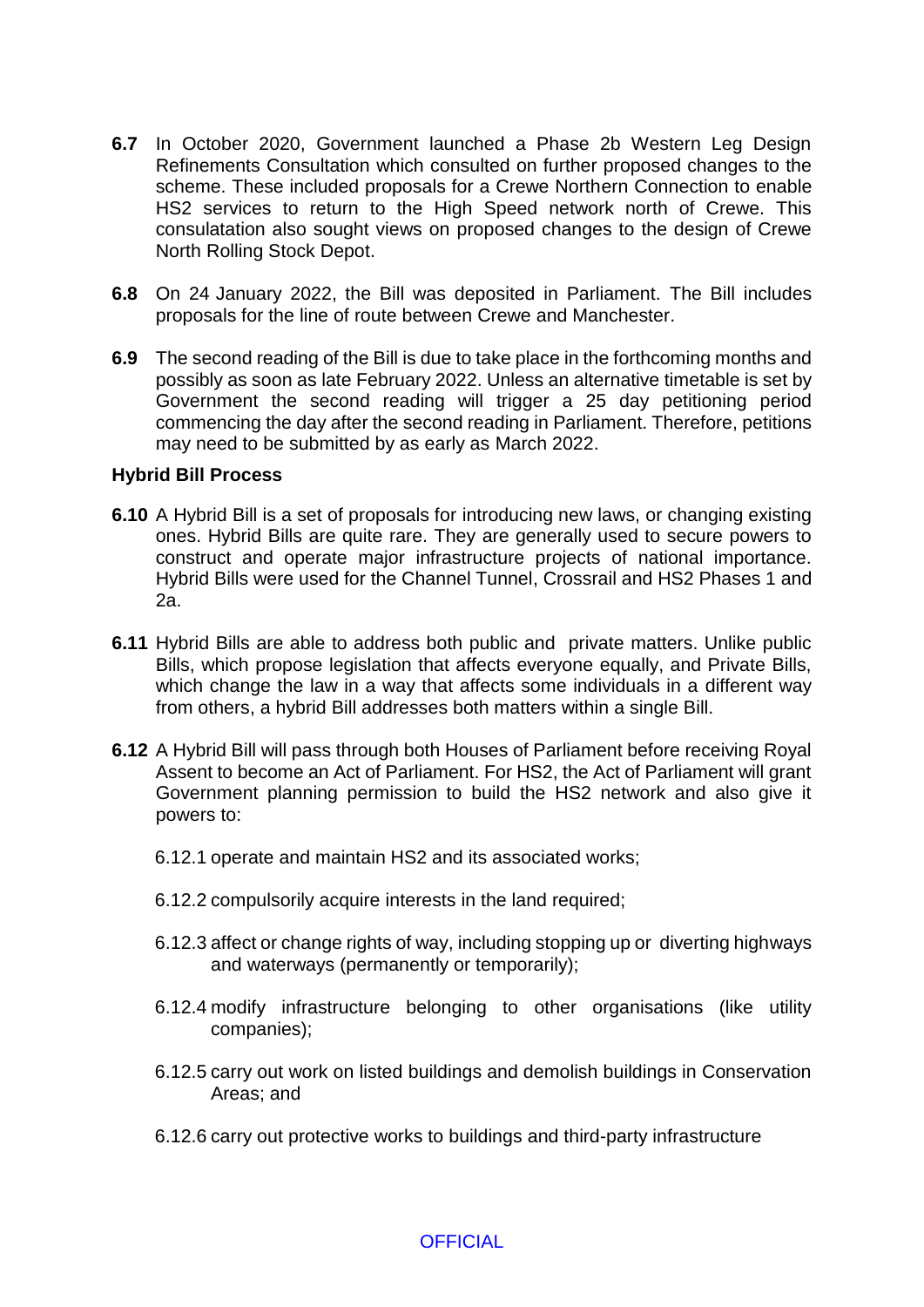- **6.13** There will be several readings of a Hybrid Bill as it passes through both Houses. The first reading is the date the Hybrid Bill is deposited in the House which, as mentioned above, for this Bill was 24 January 2022.
- **6.14** The petitioning period will begin after the Bill gets its second reading. Individuals, organisations or public bodies who are directly impacted by the proposals in the Bill can petition against the Bill in the form of a written petition, submitted within 25 days from the day after the second reading, unless the House agrees to a different petitioning period.
- **6.15** Petitoning provides an opportunity to seek changes to the scheme or additional mitigation measures across a number of areas. However, a petition cannot be used to argue for or against the scheme itself as the principle of the scheme is approved at second reading.
- **6.16** Government has the opportunity to challenge all or part of a petition and, if so, petitions will progress towards select committee. There will be a specific and separate select committee established to consider each HS2 Hybrid Bill.
- **6.17** The select committee hearings provide the opportunity for petitioners to present their case before the select committee to consider alongside Government's case. Hearings before select committee will be time limited and petitioners will need to prioritise which issues to present to the committee.
- **6.18** The "asks" of petitioners before select committee will need to be within the remit of the committee. The select committee are able to:
	- 6.18.1 Make changes to route alignment so long as they are within the railway's "broad alignment".
	- 6.18.2 Amend the Bill and/or the deposited plans.
	- 6.18.3 Require Government (via the Secretary of State for Transport) to give an undertaking/assurance on a particular matter.
	- 6.18.4 Require one of the Bill's supporting documents to be amended.
	- 6.18.5 "Encourage" the Government and Petitioner to reach agreement.
	- 6.18.6 Make recommendations to Government/give "warm words"
- **6.19** Concessions made by the Government to a petitioner will be set out in either a parliamentary assurance or an undertaking. An assurance will be contained in a letter (usually from the Secretary of State for Transport and HS2 Ltd.) and recorded in a public register. Assurances are enforceable by the Secretary of State in Parliament. Undertakings are legally binding formal agreements, enforceable in the courts in the usual way.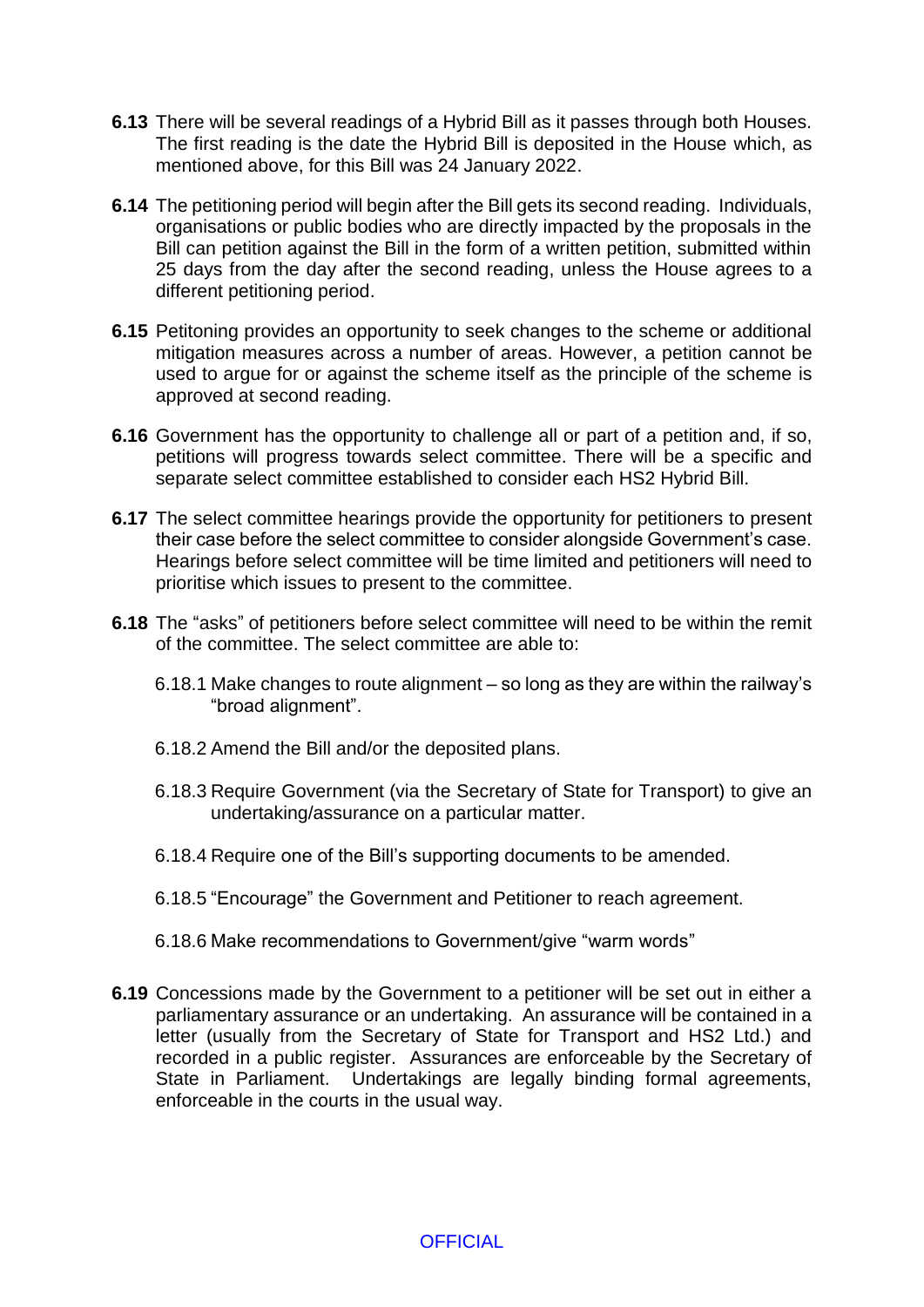# **7 Consultation and Engagement**

- **7.1** The potentially tight deadline between the Bill deposit and petition submission will limit the level of consultation and engagement that can be undertaken as significant officer resource will be required to review the documentation and prepare the petition.
- **7.2** As was the case with the Council's petition against Phase 2a, it will not be possible to undertake public engagement or consultation within the tight deadlines the Council will have to prepare its petition. Residents who are directly impacted by the scheme will have the opportunity to petition directly. As with Phase 2a, the Council will engage with local ward members and town and parish councils to understand the local issues and explain how they can petition in their own right.
- **7.3** The Council will establish a Town and Parish Council Group. This group will comprise a representative member from the town and parish councils directly impacted by the scheme and Council officers. This group will enable the Council to support town and parish councils through the petitioning process and to understand the local issues.
- **7.4** Member engagement has been a crucial part of the Council's response to HS2 to date. During the petitioning process, Members will engage in the process via two member groups.
	- 7.4.1 A ward member liaison group, comprising all ward members directly impacted by the route. This group will enable the Council to support ward members through the petitioning process and to understand the local issues.
	- 7.4.2 A HS2 Phase 2b Petition Reference Group will comprise the following members:
		- Cllr Sam Corcoran
		- Cllr Craig Browne (Chair)
		- Cllr Kate Parkinson
		- Cllr Laura Crane
		- Cllr Janet Clowes
		- Cllr Rod Fletcher
	- 7.4.3 The HS2 Phase 2b Petition Reference Group will act as a sounding board in the preparation and progression of the Council's petition. As set out in the report recommendations, the Executive Director of Place, will have delegation in consultation with the Chair of the Corporate Policy Committee and the Chair of the Highways and Transport Committee, to withdraw any aspect of the Council's Petition against the Bill if this is no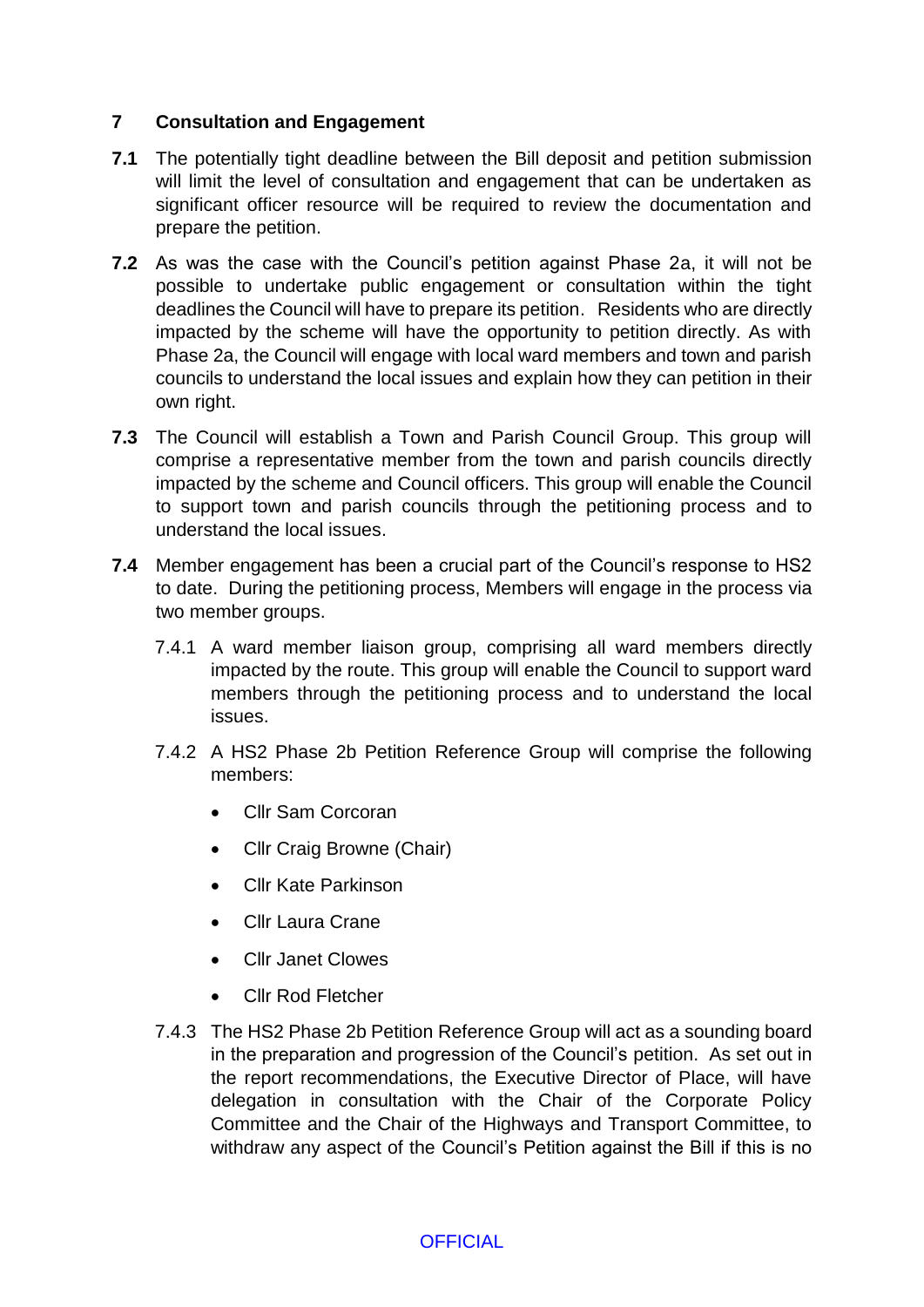longer the appropriate course of action, and to settle or agree any basis for the withdrawal.

### **8 Implications**

# **8.1 Legal**

- 8.1.1 Petitioning against a Bill requires specialist knowledge and expertise in drafting the petition and presenting this to the Select Committee. Parliamentary Agents are solicitors approved by the House of Commons and Lords to undertake this work on behalf of bodies seeking to petition. The Council has appointed Parliamentary Agents to assist with this process.
- 8.1.2 Section 239 of the Local Government Act 1972 enables a local authority to oppose a hybrid bill where it is satisfied that it is expedient to do so, but only in accordance with the procedure laid down in the Act. There is a requirement under section 239 for a local authority to pass a resolution of full Council to deposit a petition in Parliament against a hybrid bill. A majority of all Council Members must vote in favour of the resolution. A specific public notice concerning the proposal to petition against the Bill must be published in at least one local newspaper and there must be 10 clear days between the date of publication and the date of the meeting. .

## **8.2 Finance**

- 8.2.1 The costs associated with petitioning including internal recharges, consultants' costs, the costs of parliamentary agents and a QC will be funded by HS2 earmarked reserves and the existing HS2 revenue budget. This budget has been set on the expectation that the Council will petition against the Bill as is normal for a local authority when planning for such a project.
- 8.2.2 The costs of petitioning against the Bill will depend on the number of issues the Council wishes to petition against, the level of resources (internal and external) that are required to develop the evidence base to support the case before the select committee and the number of stages of the hybrid bill process the Council chooses to petition in both Houses. The overall costs could be in the order of £200,000 to £700,000 including internal staff resources. (It should be remembered that the Council could deposit two petitions against the Bill (and more against any Additional Provision) and appear before a Select Committee in the House of Commons and the House of Lords. Such appearances require significant preparation).

# **8.3 Policy**

8.3.1 A major national project such as HS2 has national policy objectives. Addressing the development impacts of a project of this scale will cover all the Council's aims within the corporate plan.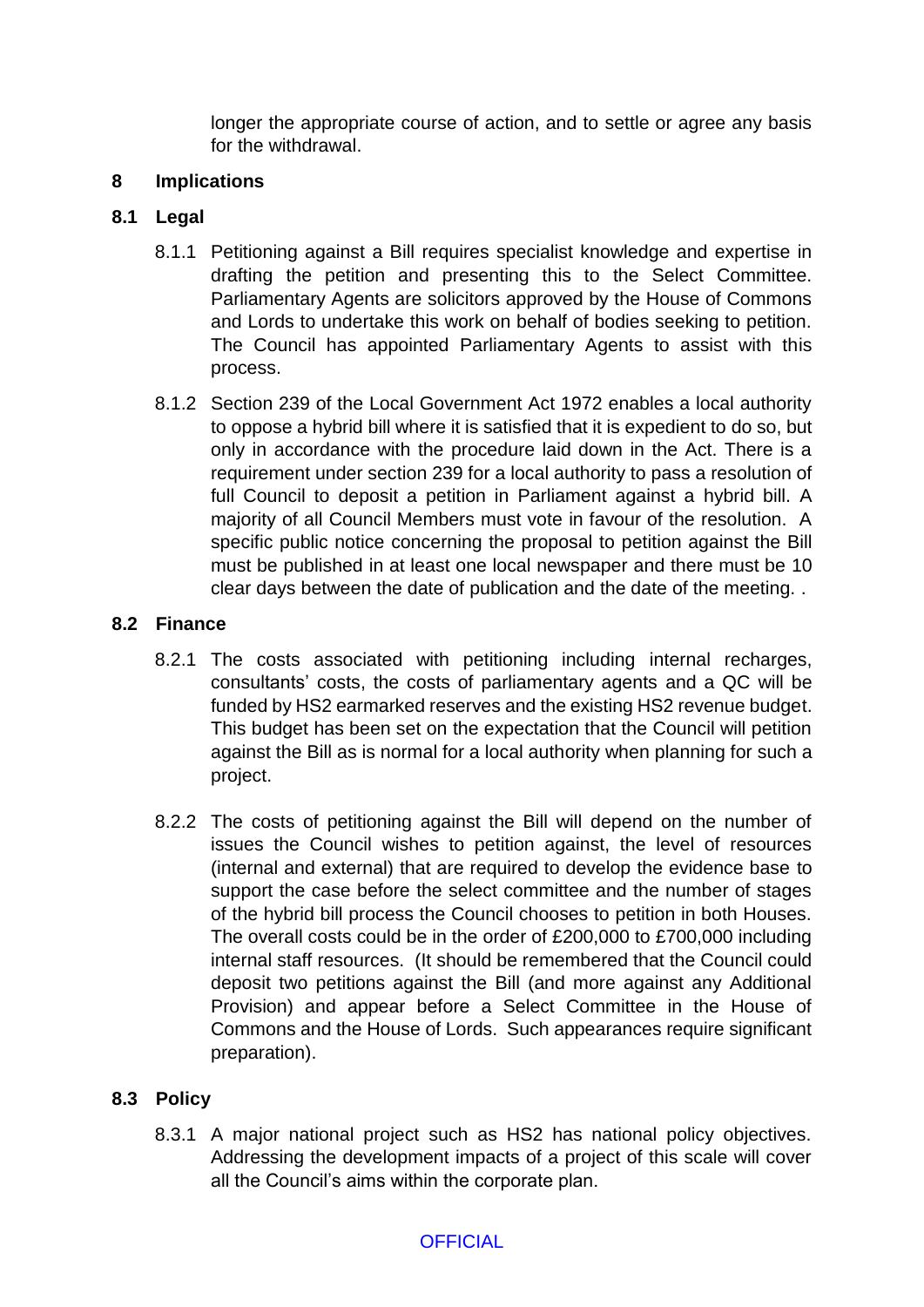8.3.2 The petitioning objections put forward by the Council will be in accordance with its policies.

# **8.4 Equality**

- 8.4.1 An Equality Impact Assessment Report for the scheme will be published as part of the hybrid bill deposit. This will be reviewed in accordance with Cheshire East's own equality and diversity policies.
- 8.4.2 Any petition of the Council to the proposals within the Bill will support equality and diversity within the borough.

#### **8.5 Human Resources**

- 8.5.1 The preparation and progression of a petition will have human resource implications across the Place Department, particularly across the planning and highways teams.
- 8.5.2 Where possible, the Council will manage the work using existing resources and external consultations where required. However, the national shortage of planners could impact the availability of resources to deliver both the petition and the high volume of planning applications received by the Council.
- 8.5.3 In order to undertake the member engagement outlined in section 7, a new role of Community and Engagement Manager will be required. The costs associated with this role will be funded from existing HS2 budgets.
- 8.5.4 The Community and Engagement Manager role will be required to be filled as early as possible from deposit of the Bill and throughout the duration of the Council's petitioning process. This will depend on both the speed at which HS2 progress the Bill through both Houses and whether the Council petitions against future Additional Provisions and within the House of Lords. The role will be periodically reviewed as the Bill progresses.
- 8.5.5 It is to be noted that the Community Engagement Manager role is specifically in relation to supporting the Council's petition against the Bill. An assessment of the resource requirements for the Council's wider HS2 programme including its role in the Phase 2a line of route, Phase 2b line of route and Crewe hub station and resources needs and resource requirements will be reported separately and through the appropriate budget setting processes.

#### **8.6 Risk Management**

8.6.1 It is considered that preparing a robust petition will increase the ability of the Council to maintain its influence as a key stakeholder and achieve the best possible final decisions for the Borough.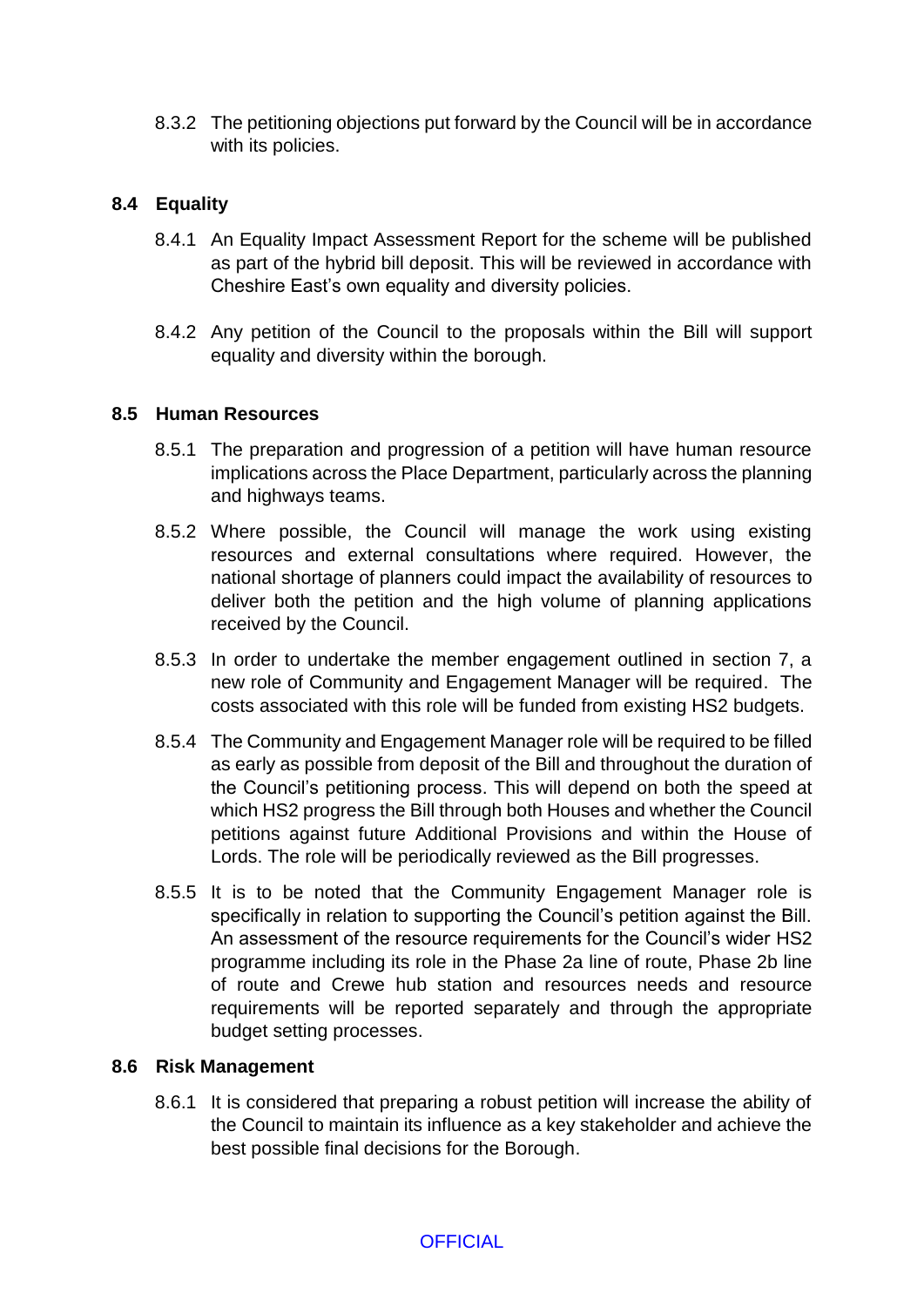8.6.2 There is a risk that the Council could petition but does not get what it wants, having incurred the costs of consultants, Parliamentary Agents and a QC. This will be mitigated by the Council by only taking forward petition "asks" that are supported by a strong evidence base and that we consider would have a reasonable chance of gaining support from the select committee.

# **8.7 Rural Communities**

- 8.7.1 The proposals within the Bill will have significant impacts on a number of rural communities across the Borough, particularly during the construction period.
- 8.7.2 The Council's petitioning objections will seek maximum mitigation against the environmental impacts of HS2 on our communities.
- 8.7.3 The petitioning process is the final opportunity for the Council to secure improved mitigation measures to minimise disruption to the rural communities across the Borough before the Bill becomes an Act of Parliament.

## **8.8 Children and Young People/Cared for Children**

- 8.8.1 The proposals in the Bill could have implications on walking routes to school for residents within the Borough which will be reviewed, and where necessary petitioned against, through the petitioning process.
- 8.8.2 The delivery and economic impacts of HS2 will create significant new job opportunities for young people across the Borough in which residents of Cheshire East are well placed to benefit from.

#### **8.9 Public Health**

8.9.1 A Council petition would seek to ensure that maximum levels of mitigation are secured, including those against the negative environmental impacts of the HS2 proposals. This could include, for example, impacts on air quality and noise pollution.

#### **8.10 Climate Change**

8.10.1 This is not a Council led scheme and HS2 Ltd has its own published carbon strategy. The petitioning process enables the Council to seek changes to the delivery of the scheme that could reduce its carbon impact.